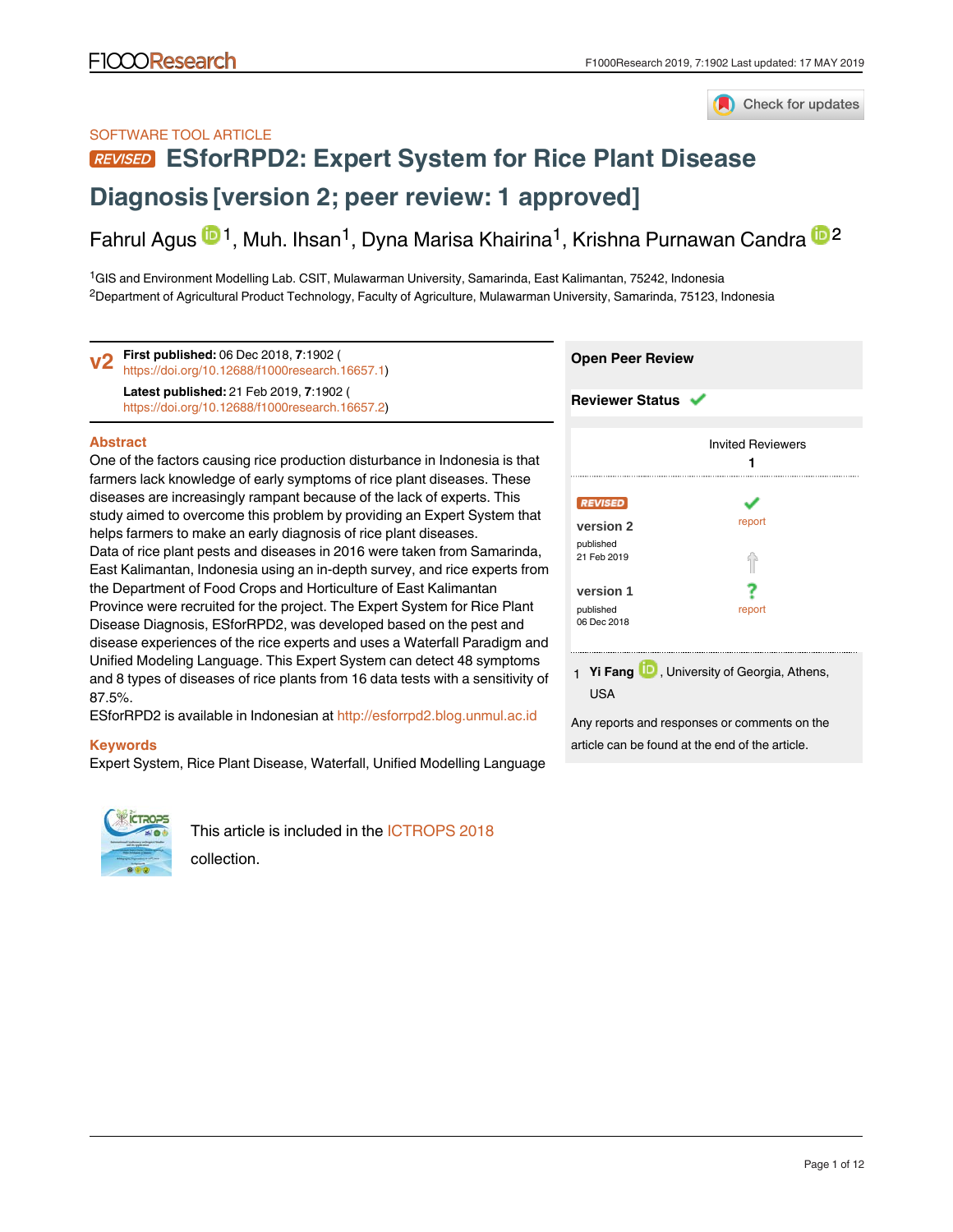#### **Corresponding author:** Fahrul Agus (fahrulagus@unmul.ac.id)

Author roles: Agus F: Conceptualization, Funding Acquisition, Supervision, Writing – Original Draft Preparation, Writing – Review & Editing; **Ihsan M**: Data Curation, Formal Analysis, Writing – Original Draft Preparation; **Marisa Khairina D**: Supervision; **Candra KP**: Writing – Review & Editing

**Competing interests:** No competing interests were disclosed.

**Grant information:** The author(s) declared that no grants were involved in supporting this work.

Copyright: © 2019 Agus F et al. This is an open access article distributed under the terms of the [Creative Commons Attribution Licence,](http://creativecommons.org/licenses/by/4.0/) which permits unrestricted use, distribution, and reproduction in any medium, provided the original work is properly cited. Data associated with the article are available under the terms of the [Creative Commons Zero "No rights reserved" data waiver](http://creativecommons.org/publicdomain/zero/1.0/) (CC0 1.0 Public domain dedication).

**How to cite this article:** Agus F, Ihsan M, Marisa Khairina D and Candra KP. **ESforRPD2: Expert System for Rice Plant Disease Diagnosis [version 2; peer review: 1 approved]** F1000Research 2019, :1902 ( **7** [https://doi.org/10.12688/f1000research.16657.2\)](https://doi.org/10.12688/f1000research.16657.2)

**First published:** 06 Dec 2018, 7:1902 (<https://doi.org/10.12688/f1000research.16657.1>)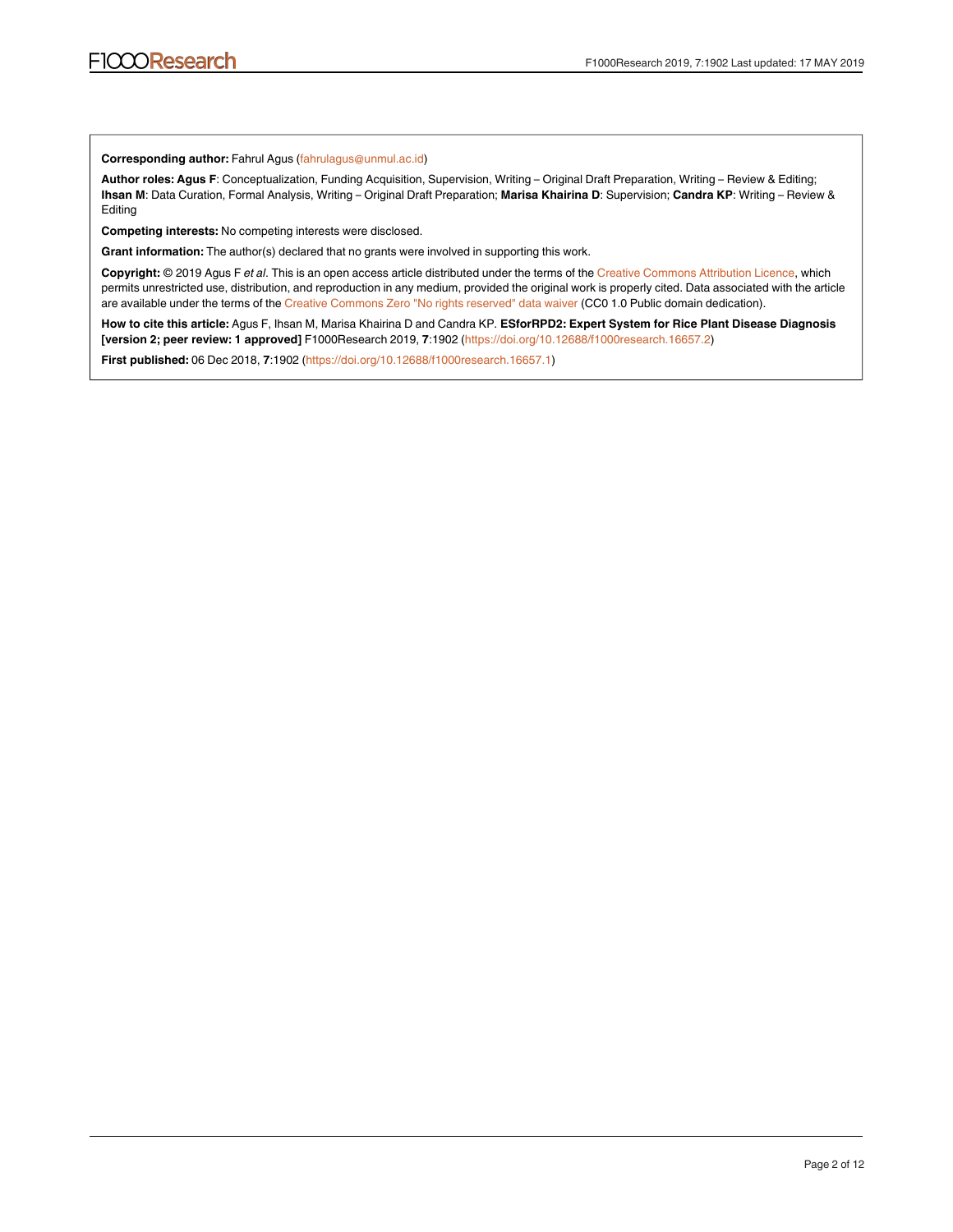#### **Amendments from Version 1** *REVISED*

- We corrected some typos (Abstract: 'Modelling' change to 'Modeling')
- We have changed the term of 'accuracy' to 'sensitivity' and added the explanation that the ES is specific to rice plant diseases diagnosis.
- We corrected some typos in the abstract and [Table 1.](#page-7-0)
- We also agree with the comment from Yi Fang to change some sentences, i.e.
	- o "is the lack of knowledge of farmers on early symptoms…" changed to "is that farmers lack knowledge of early symptoms…" in the Abstract
	- o "accuracy of 87.5%" change "sensitivity of 87.5%" in the Abstract
	- o "….education, and business, including agriculture, problems" changed to "…..education, business, and agriculture problems."
	- o We added 'was' to the sentence "Waterfall paradigm was applied in designing this ES"
	- o We have changed the term of 'accuracy' to 'sensitivity' in the sentence of "In this case test, the ES gave the accuracy of disease type detection of 91%" changed to "In this case test, the ES gave the sensitivity of disease type detection of 91%"

**See referee reports**

#### **Introduction**

Correct diagnosis of symptoms in rice plant diseases, caused by bacteria, nematodes, fungi, phythoplasmal and viruses<sup>1-4</sup>, is very critical in supporting the productivity of rice plants. However, many regions in Indonesia have a huge problem because of a limited number of rice plant pathologists. The large plantation area of rice plants is also a problem due to logistical issues when visiting these sites, leading to difficulty obtaining disease evidence.

Along with other rapid technological developments, a technology known as Expert System  $(ES)^{5-8}$  has been developed to solve health $9-12$ , education<sup>13</sup>, business<sup>[14](#page-8-0)</sup>, and agriculture<sup>15,16</sup>, problems. ES is usually designed for a specific condition, i.e. variables of climate in cases of agriculture. This article proposes a new software based on ES for the diagnosis of disease in rice plants in the Samarinda region, Indonesia. Waterfall Paradigm was applied in designing this ES. The prototype, Expert System for Rice Plant Disease Diagnosis (ESforRPD2) is available at: [http://](http://esforrpd2.blog.unmul.ac.id/) [esforrpd2.blog.unmul.ac.id](http://esforrpd2.blog.unmul.ac.id/).

#### **Methods**

#### Data collection and ES development

The ES of rice plant disease diagnosis was designed to help farmers and agricultural officials to diagnose rice plant diseases occurring in the Samarinda region, East Kalimantan province, Indonesia. Rice plant experts were recruited from the Seed Technology Development Division at the Department of Food Crops and Horticulture of East Kalimantan Province and from the Department of Agro-eco-technology of Agricultural Faculty of Mulawarman University (one expert from each). The experts

were the primary source for information on rice plant symptoms and diseases. The two rice plant experts have experience in diagnosing rice plant disease in the region of East Kalimantan Province for 20 years. Symptoms and diseases specific for rice plant and their relationships (and their ranked importance) were derived from the experts by questionnaire (Supplementary File 1). This allows the ES to be specific for rice plant diseases diagnosis. This information was then used to construct the knowledge base for building the ES software.

The ES software was developed using the Waterfall paradigm as recommended by Sommerville<sup>17</sup> using five stages, i.e. (i) planning and requirement, (ii) analysis and software design, (iii) implementation and unit testing, (iv) integration and (v) system testing and operation and maintenance. ES architecture consists of three parts, namely the user interface, the inference engine and the knowledge base as proposed by Lucas and van der Gaag<sup>[7](#page-8-0)</sup>. The user interface is used as a consulting interface in order to obtain knowledge and advice from the ES, which would be like consulting an expert. In this ES, the inference engine works as a consultation system in processing input data to build a diagnosis based on the knowledge base developed.

#### Implementation

The implementation of the ESforRPD2 application is based on Unified Modelling Language ([Figure 1\)](#page-3-0) as proposed by Sommerville<sup>17</sup>, which consists of use case diagrams, activity diagrams, and class diagrams.

We constructed two types of "Use case diagram", namely "Use case for user" consisting of four cases (Article, Consulting, Choose Symptoms and Consulting Result); and "Use case for expert" consisting of three cases (Symptoms, Diseases, and Relation). The use case describes the functions of the ES interacting with user and expert. The activity diagram illustrates the flow of various activities being designed in the ES, i.e. how the flow starts, the decision that might occur, and the flow end. The activity diagram also describes parallel processes that might occur in some executions. In this ES, we build four data stores (Expert, Symptoms, Relation, and Diagnosis) in the class diagram. The ESforRPD2 application uses four datasets, namely disease- and symptoms-data, knowledge base, and symptomsdisease-weight relationships table (Dataset 2). The construction of decision trees and forward-chaining tracing for diagnosing of rice plant diseases in the ES is shown in [Figure 2.](#page-5-0)

ESforRPD2 is the first version of ES (only in Indonesian) to make it user-friendly for Indonesian users. Users use a consultation page to choose the symptoms of the rice plant. The ES performs the calculation process to obtain the trust level using the Dempster-Shafer method<sup>18</sup>. The user page [\(Figure 3a](#page-6-0)) is the main web page for users without logging in. In the user page, there is also a home menu that displays articles about ES, rice plant diseases, and the Dempster-Shafer method. The consultation page starts the user consultation about the disease of rice plants [\(Figure 3b\)](#page-6-0). The ES will provide an output as a display showing the symptoms, diagnosis of disease and the confidence level [\(Figure 3c](#page-7-0)).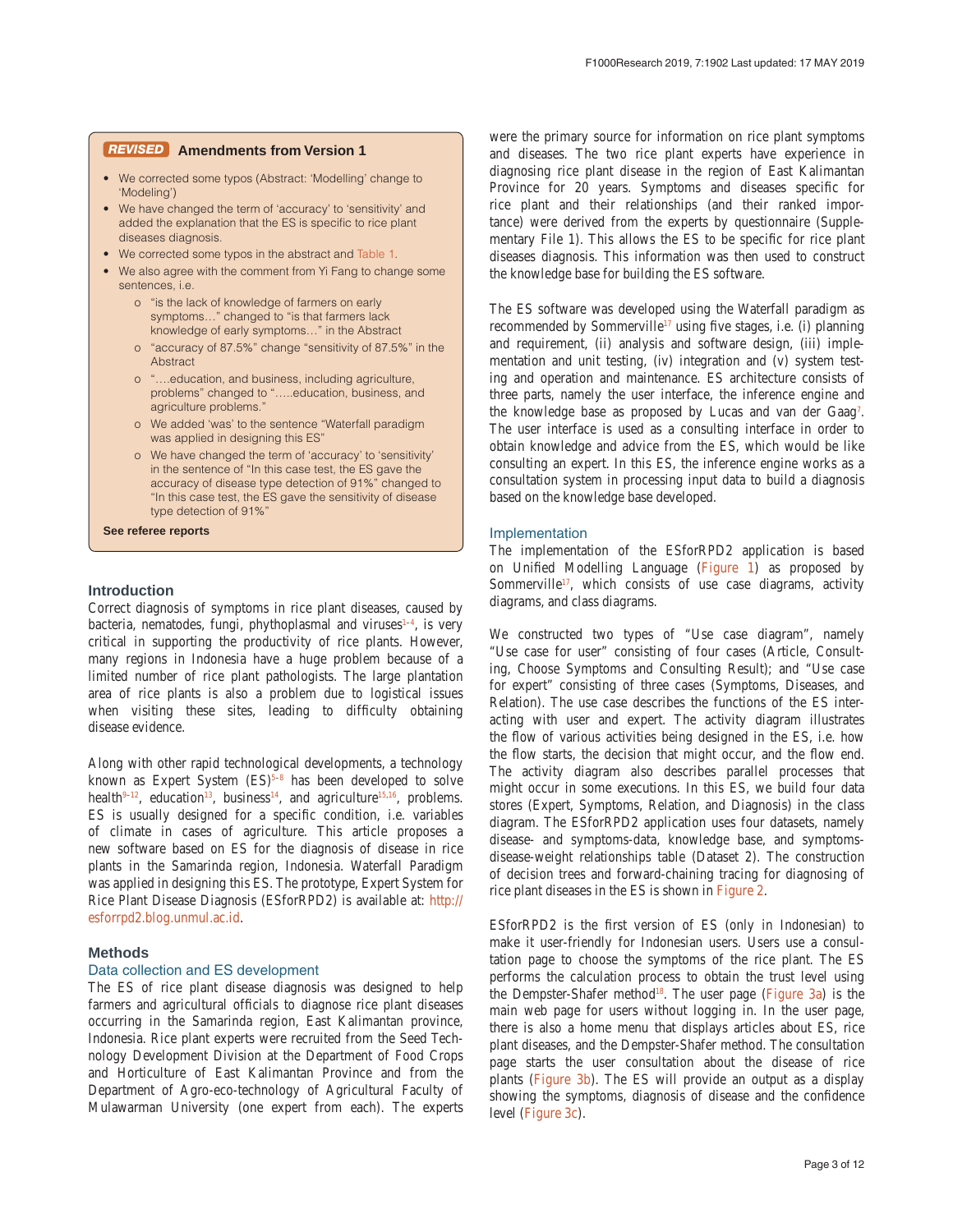<span id="page-3-0"></span>

**Figure 1. a.** Use case diagram of user. **b.** Use case diagram of expert.



**Figure 1c. Activity diagram of ESforRPD2 system application.**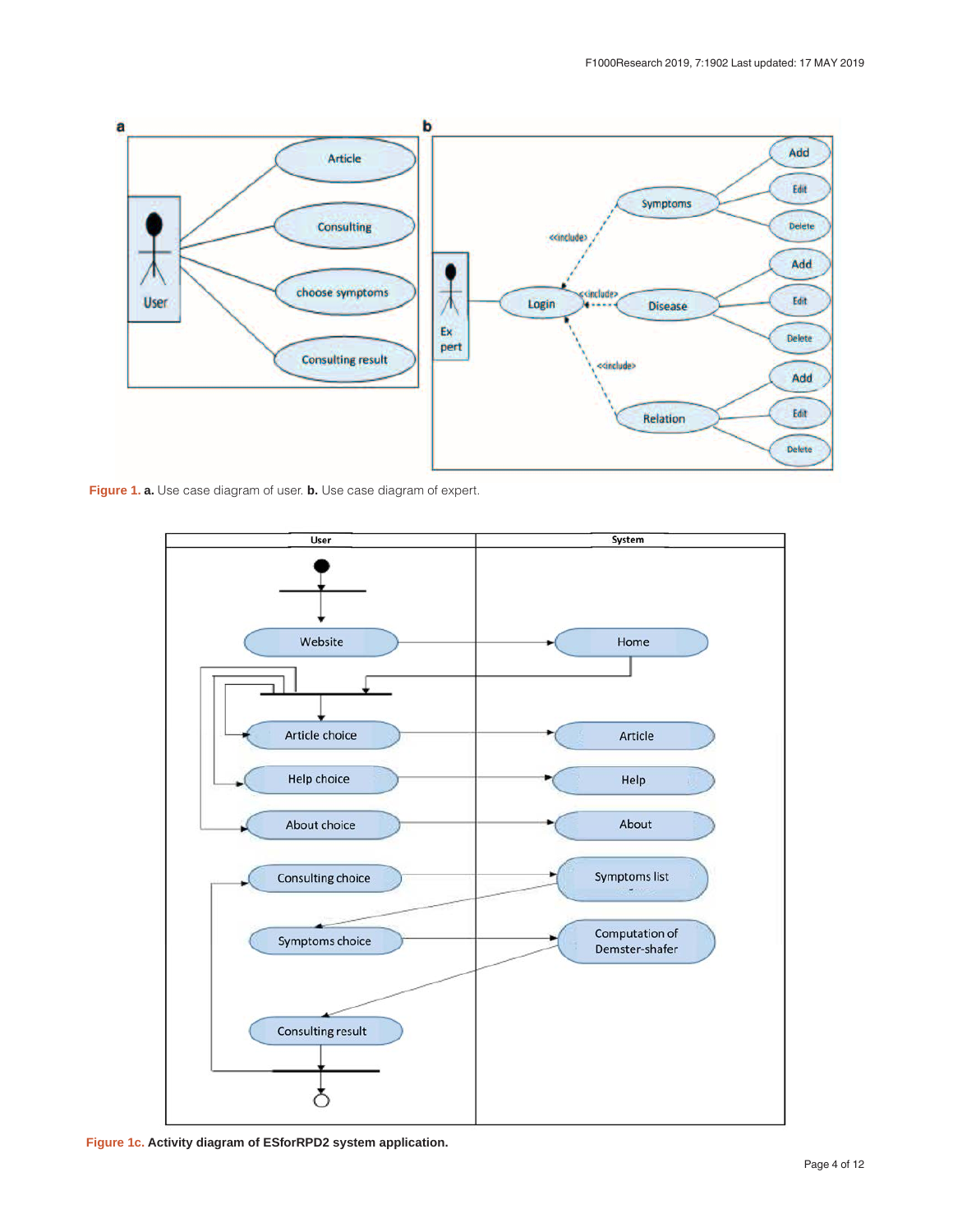

**Figure 1d. Class diagram of ESforRPD2 system application.**

#### **Operation**

The ESforRPD2 application is developed using CPU with specifications of Intel Core i3, 4GB RAM, and 300GB HDD. The same specification of CPU is needed to operate this application.

#### **Uses case**

The ESforRPD2 application was tested applying symptom-data inputs by clicking the symptoms selected (Figure 5b). In a single test using the case of four symptom-data inputs selected, namely (i) Spots on leaf midrib, (ii) Little spots are dark brown or slightly purple rounded shape, (iii) Spots on oval-shaped leaves and evenly distributed on the leaf surface, (iv) The size of spots is 2–10 mm long and 1 mm wide, a display of diagnosis page ([Figure 3c\)](#page-7-0) will appear following clicking of the "submit diagnose" button. The diagnosis page shows the confidence level. In this case test, the ES gave the sensitivity of disease type detection of 91%.

16 tests in row were conducted using randomly selected symptoms by user in the ES. The results were approved by the two experts.

In total, 14 diagnosis (87.5%) of the 16 results showed by the ES were justified by the two experts ([Table 1](#page-7-0)).

#### **Discussion**

The ESforRPD2 application is showing good reliability. By applying 16 tests, the ESforRPD2 showed a level of performance of 87.5% ([Table 1](#page-7-0)) following justification to two rice plants diseases experts. The performance of the ESforRPD2 during validation was the expected high-performance level of plant diseases diagnosis by the expert system. This performance is much higher than the performance of ES for Chili pepper pest diagnosis invented by Agus *et al.*[16](#page-8-0). However other Expert System could show excellent performance of 98.38%<sup>19</sup>, this evidence advice that the performance of ESforRPD2 could be improved in the next study.

Currently, ESforRPD2 has only been tested with data from the Samarinda region. In a future study, we will use data from other regions of East Kalimantan, which have the same climate (tropical rainforest) and soil character as the Samarinda region. In addition, we will test data from other regions in Indonesia,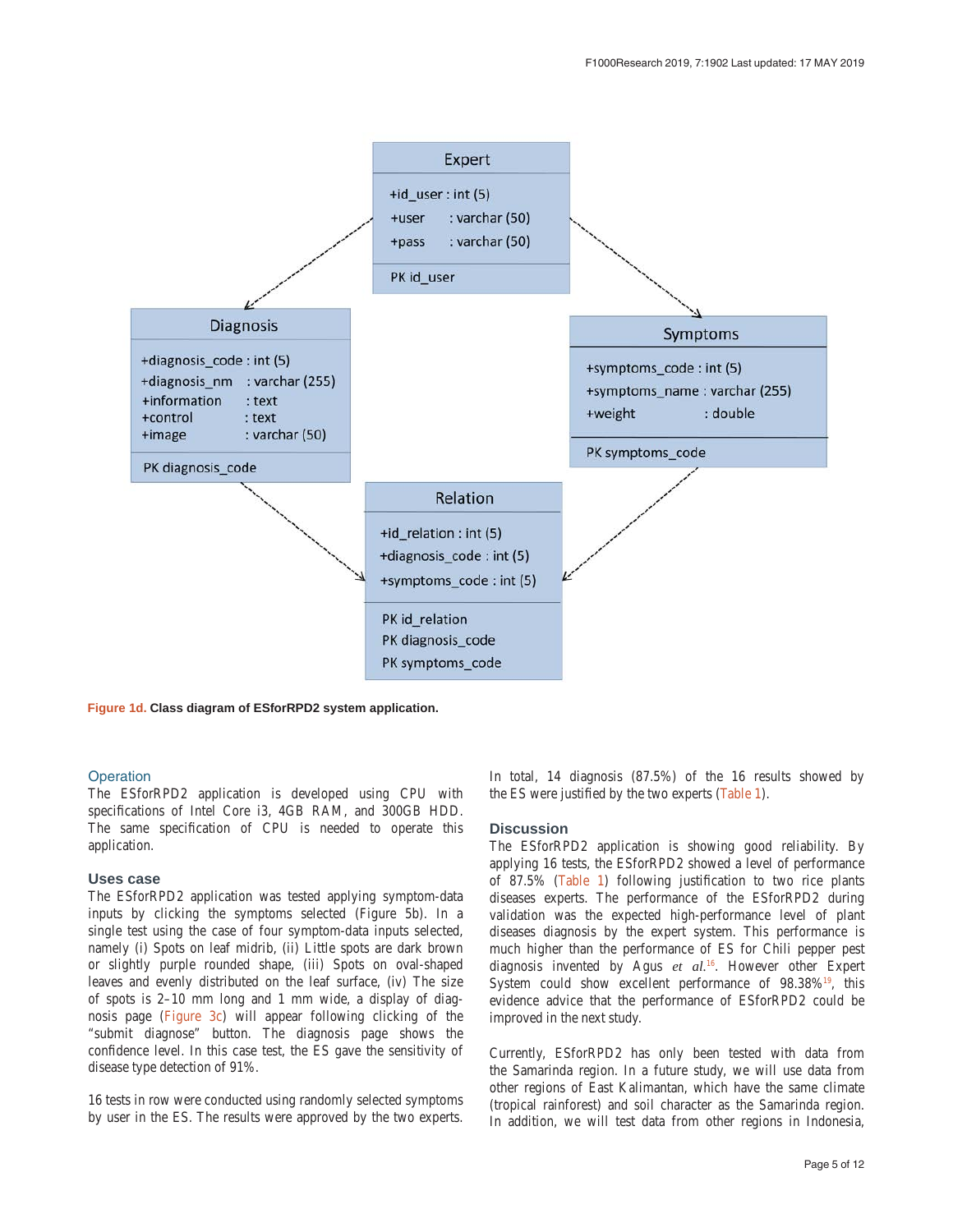<span id="page-5-0"></span>

**Figure 2. Decision tree and forward chaining tracing.**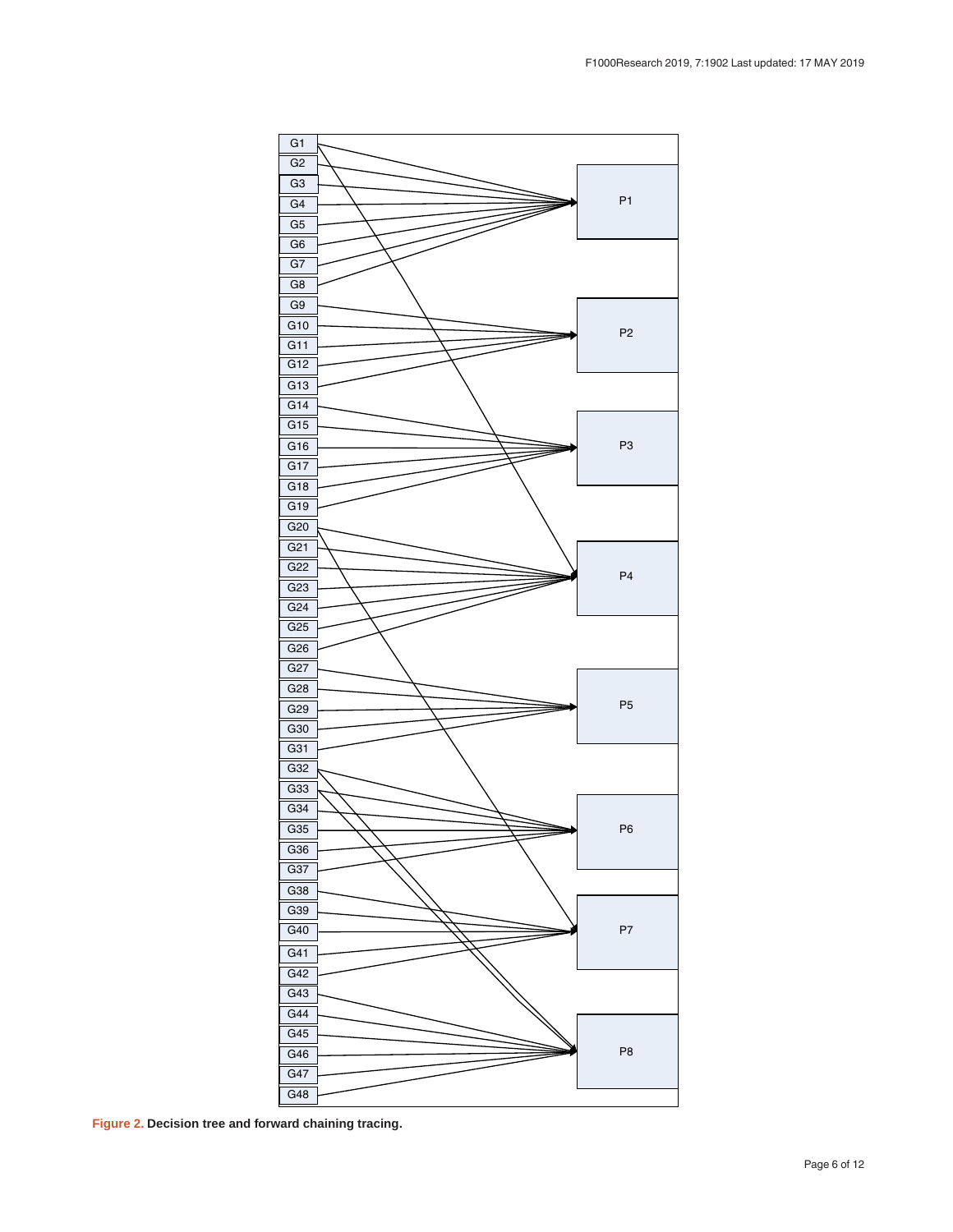<span id="page-6-0"></span>

**Figure 3a. User main page.**

| <b>Pilh Gejala</b> | <b>Konsultasi</b> |                                                                                     |
|--------------------|-------------------|-------------------------------------------------------------------------------------|
|                    |                   | Search:                                                                             |
|                    | No                | <b>Nama Gejala</b>                                                                  |
|                    | ۲                 | Bercak pada pelepah daun                                                            |
|                    | z                 | Bercak berbentuk belah ketupat pada daun dan pelepah daun                           |
|                    | s                 | Bercak berwarna abu-abu atau agak putih dari bagian tepinya coklat/coklat kemerahan |
|                    | ٠                 | Bercak cokiat pada malai                                                            |
|                    | ٠                 | Bereak pada daun, buku-bukuluars, leher malai, malai dan bulir.                     |
|                    | 6                 | Busuk leher pada pangkal malai dan akhirnya malai patah                             |
|                    | 7                 | Daun mati dan mengeringnya pelapah daun                                             |
|                    | 8                 | Malai hampa                                                                         |
|                    | 9                 | Bensak berwarna coklat dengan titik lengah berwarna abu-abu atau putih pada daun    |
|                    | to                | Semak berwarna hitam alau cokiat gelap pada kulit gabah                             |
|                    |                   | z<br>а<br><b>Previous</b><br>л.<br>5<br>Next<br>٠                                   |

**Figure 3b. Consultation page.**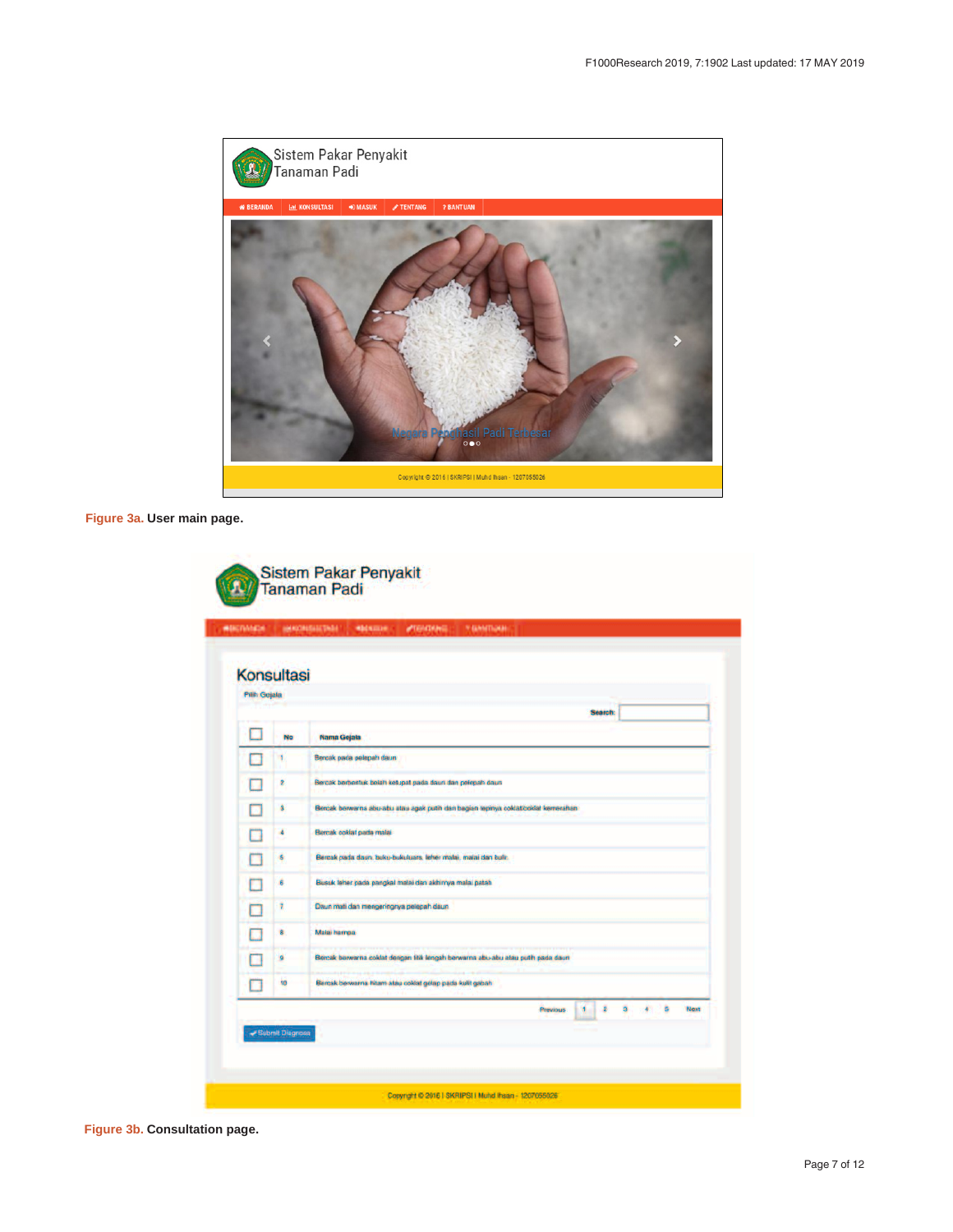<span id="page-7-0"></span>

|                         | <b>Hasil Diagnosa</b>                                                   |
|-------------------------|-------------------------------------------------------------------------|
|                         | Gejala Terpilih                                                         |
| <b>No</b><br>٠          | <b>Nama Gejala</b><br>Bercak pada pelepah daun                          |
| $\overline{\mathbf{z}}$ | Bercak muda berwarna coklat gelap atau sedikit ungu, bentuknya membulat |
| э                       | Bercak pada daun berbentuk oval dan merata di permukaan daun            |
| ٠                       | Ukuran bercak, panjang 2-10mm dan lebar 1 mm                            |
|                         | Tampilkan Perhitungan                                                   |
|                         | Berdasarkan gejala yang terpilih maka diagnosa paling akurat adalah :   |
|                         | Bercak Coklat/Brown Spot. (Helminthosporium oryzae/Drechslera oryzae)   |
|                         | Dengan Tingkat Kepercayaan 91%.                                         |

**Figure 3c. Diagnosis results page.**

| Table 1. System testing with expert justification. |  |  |  |
|----------------------------------------------------|--|--|--|
|----------------------------------------------------|--|--|--|

| Test No.       | <b>Experts Justification (English/Indonesian)</b> | <b>Results Diagnosis of ESforRPD2</b><br>(English/Indonesian) | <b>Results</b> |
|----------------|---------------------------------------------------|---------------------------------------------------------------|----------------|
| 1              | Blast/Blas                                        | Blast/Blast                                                   | Suitable       |
| $\overline{2}$ | Brown Spot (Bercak Coklat)                        | Brown Spot (Bercak Coklat)                                    | Suitable       |
| 3              | Narrow Brown Spot (Bercak Coklat Sempit)          | Narrow Brown Spot (Bercak Coklat Sempit)                      | Suitable       |
| $\overline{4}$ | Sheath Bligh (Hawar Pelepah)                      | Sheath Bligh (Hawar Pelepah)                                  | Suitable       |
| 5              | False Smut (Noda Palsu/Gosong Palsu)              | False Smut (Noda Palsu/Gosong Palsu)                          | Suitable       |
| 6              | Grassy Stunt (Kerdil Rumput)                      | Grassy Stunt (Kerdil Rumput)                                  | Suitable       |
| 7              | Bacterial leaf blight (BLB-Kresek Hawar Daun)     | Bacterial leaf blight (BLB-Kresek Hawar Daun)                 | Suitable       |
| 8              | Tungro (Tungro)                                   | Tungro (Tungro)                                               | Suitable       |
| 9              | Blast (Blas)                                      | Blast (Blas)                                                  | Suitable       |
| 10             | Brown Spot (Bercak Coklat)                        | Brown Spot (Bercak Coklat)                                    | Suitable       |
| 11             | Narrow Brown Spot (Bercak Coklat Sempit)          | Blast/Blas                                                    | Unsuitable     |
| 12             | Sheath Bligh (Hawar Pelepah)                      | Blast/Blas                                                    | Unsuitable     |
| 13             | False Smut (Noda Palsu/Gosong Palsu)              | False Smut (Noda Palsu/Gosong Palsu)                          | Suitable       |
| 14             | Grassy Stunt (Kerdil Rumput)                      | Grassy Stunt (Kerdil Rumput)                                  | Suitable       |
| 15             | Bacterial leaf blight (BLB-Kresek Hawar Daun)     | Bacterial leaf blight (BLB-Kresek Hawar Daun)                 | Suitable       |
| 16             | Tungro (Tungro)                                   | Tungro (Tungro)                                               | Suitable       |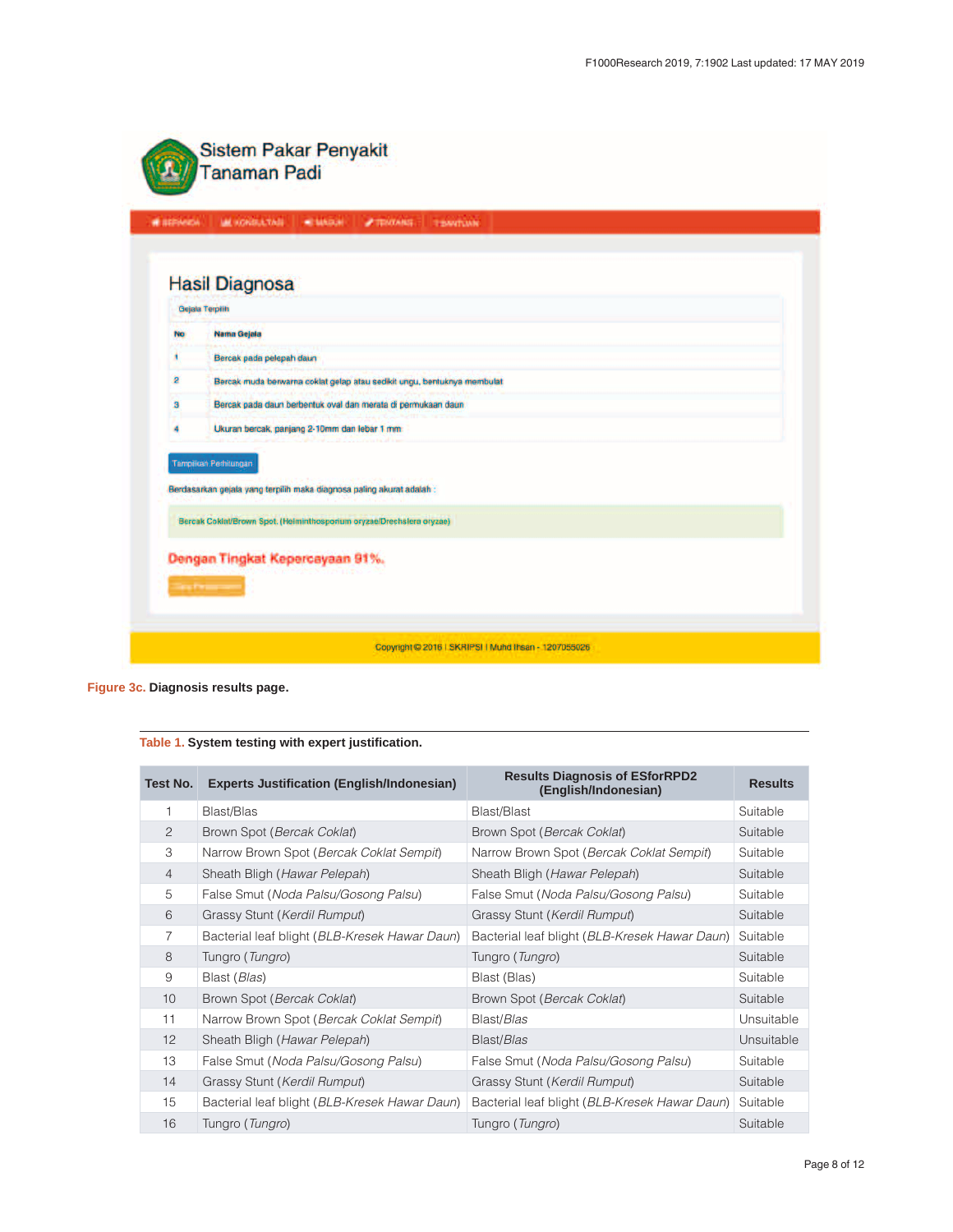<span id="page-8-0"></span>which have a different climate. Newbery *et al*. 20 showed that different climate conditions affect symptoms of arable crop disease; therefore, the ESforRPD2 will need continuous evaluation because climate change effects $21$ .

#### **Consent**

Written informed consent was obtained from the two experts for participation in the study.

#### **Software availability**

Software application is available from: [http://esforrpd2.blog.](http://esforrpd2.blog.unmul.ac.id/) [unmul.ac.id.](http://esforrpd2.blog.unmul.ac.id/)

Source code: [https://github.com/fahrulagus/paper.](https://github.com/fahrulagus/paper)

Archived source code as at time of publication: [https://doi.](https://dx.doi.org/10.5281/zenodo.1490641) [org/10.5281/zenodo.14906412](https://dx.doi.org/10.5281/zenodo.1490641)2

License: GNU GPL v3.0

#### **Data availability**

#### Underlying data

Zenodo: Knowledge base for rice plant disease diagnosis, [https://](https://dx.doi.org/10.5281/zenodo.1490658) [doi.org/10.5281/zenodo.1490658](https://dx.doi.org/10.5281/zenodo.1490658)<sup>2</sup>

#### Extended data

Zenodo: Dataset for rice plant diseases expert interview, [http://](http://dx.doi.org/10.5281/zenodo.1953383) [doi.org/10.5281/zenodo.1953383](http://dx.doi.org/10.5281/zenodo.1953383)24

#### Grant information

The author(s) declared that no grants were involved in supporting this work.

#### Acknowledgements

The authors are grateful to both experts in this research, the Rector of Mulawarman University and Islamic Development Bank Project.

#### **References**

- 1. Jagan Mohan K, Balasubramanian M, Palanivel S: **Detection and Recognition of Diseases from Paddy Plant Leaf Images.** *Int J Comput Appl.* 2016; **144**(12): 34–41. **[Publisher](http://dx.doi.org/10.5120/ijca2016910505) Full Text**
- 2. Chapuis E, Besnard G, Andrianasetra S, *et al.*: **First report of the root-knot nematode (Meloidogyne graminicola) in Madagascar rice fields.** *Australas Plant Dis Notes.* 2016; **11**(1): 32. **[Publisher](http://dx.doi.org/10.1007/s13314-016-0222-5) Full Text**
- 3. Qudsia H, Akhter M, Riaz A, *et al.*: **Comparative Efficacy of Different Chemical Treatments for Paddy Blast, Brown Leaf Spot and Bacterial Leaf Blight Diseases in Rice (Oryza Sativa L.).** *Appl Microbiol Open Access.* 2017; **3**(3). **[Publisher](http://dx.doi.org/10.4172/2471-9315.1000138) Full Text**
- 4. Kulmitra AK, Sahu N, Kumar VBS, *et al.*: **In vitro evaluation of bio-agents against Pyricularia oryzae (Cav.) causing rice blast disease.** *Agric Sci Dig - A Res J.* 2017; **37**(3): 98–101. **[Publisher](http://dx.doi.org/10.18805/asd.v37i03.8989) Full Text**
- 5. Todd BS: **An Introduction to Expert Systems.** Issue 95, Oxford University Computing Laboratory, Programming Research Group; 1992. **[Reference](https://www.cs.ox.ac.uk/files/3425/PRG95.pdf) Source**
- 6. Turban E, Frenzel LE: **Expert Systems and Applied Artificial Intelligence.** Prentice Hall Professional Technical Reference; 1992. **[Reference](https://dl.acm.org/citation.cfm?id=573712&preflayout=flat) Source**
- 7. Lucas PJF, van der Gaag LC: **Principles of Expert Systems.** Amsterdam: Addison-Wesley; 1991. **[Reference](https://www.cs.ru.nl/P.Lucas/proe.pdf) Source**
- 8. Gaines BR: **Designing Expert Systems for Usability.** *Knowl Creat Diffus Util.* 1986; 1–40. **[Reference](https://pages.cpsc.ucalgary.ca/~gaines/reports/KBS/HFES/HFES.pdf) Source**
- 9. Gudu J, Gichoya D, Nyongesa P, *et al.*: **Development of a medical expert system as an expert knowledge sharing tool on diagnosis and treatment of hypertension in pregnancy.** *Int J Biosci Biochem Bioinforma.* 2012; **2**(5): 297–300. **[Publisher](http://dx.doi.org/10.7763/IJBBB.2012.V2.120) Full Text**
- 10. Abu Naser SS, Ola AZA: **An expert system for diagnosing eye diseases using clips.** *Theor Appl Inf Technol.* 2008; 923–930. **[Reference](http://www.jatit.org/volumes/research-papers/Vol4No10/5Vol4No10.pdf) Source**
- 11. Ayangbekun OJ, Jimoh IA: **Expert System for Diagnosis Neurodegenerative Diseases.** *Int J Comput Inf Technol.* 2015; **4**(4): 694–698. **[Reference](https://www.ijcit.com/archives/volume4/issue4/Paper040413.pdf) Source**
- 12. Ayangbekun OJ, Bankole FO: **An Expert System for Diagnosis of Blood Disorder.** *Int J Comput Appl.* 2014; **100**(7): 975–8887. **[Reference](https://www.academia.edu/27016549/An_Expert_System_for_Diagnosis_of_Blood_Disorder) Source**
- 13. Divayana DGH: **Utilization of cse-ucla model in evaluating of digital library program based on expert system at universitas teknologi indonesia: A model for evaluating of information technology-based education services.** *J Theor Appl Inf Technol.* 2017; **95**(15): 3585–3596. **[Reference](http://www.jatit.org/volumes/Vol95No15/17Vol95No15.pdf) Source**
- 14. Arias-Aranda D, Castro JL, Navarro M, *et al.*: **A fuzzy expert system for business management.** *Expert Syst Appl.* 2010; **37**(12): 7570–7580. **[Publisher](http://dx.doi.org/10.1016/j.eswa.2010.04.086) Full Text**
- 15. Ihsan M, Agus F, Khairina DM: **Penerapan Metode Dempster Shafer Untuk Sistem Deteksi Penyakit Tanaman Padi.** *Prosiding Seminar Ilmu Komputer dan Teknologi Informasi.* 2017; **2**(1). **[Reference](http://e-journals.unmul.ac.id/index.php/SAKTI/article/download/249/pdf) Source**
- 16. Agus F, Wulandari HE, Astuti IF: **Expert System With Certainty Factor For Early Diagnosis Of Red Chili Peppers Diseases.** *JAIS.* 2017; **2**(2): 52–66. **[Reference](https://publikasi.dinus.ac.id/index.php/jais/article/download/1455/1182) Source**
- 17. Sommerville I: **Software Engineering.** 10th Edition. Pearson; 2016. **[Reference](https://books.google.co.in/books?id=tW4VngEACAAJ&dq=Software+Engineering,+10th+Edition+PDF&hl=en&sa=X&ved=0ahUKEwij6dX544LfAhVJK48KHUvfD9sQ6AEILjAB) Source**
- 18. Maseleno A, Mahmud Hasan M: **Skin infection detection using Dempster-Shafer theory**. In: *2012 International Conference on Informatics, Electronics and Vision, ICIEV 2012*. 2012. **[Publisher](http://dx.doi.org/10.1109/ICIEV.2012.6317330) Full Text**
- 19. Sabzi S, Abbaspour-Gilandeh Y, García-Mateos G: **A fast and accurate expert system for weed identification in potato crops using metaheuristic algorithms.** *Comput Ind.* 2018; **98**: 80–89. **[Publisher](http://dx.doi.org/10.1016/J.COMPIND.2018.03.001) Full Text**
- 20. Newbery F, Qi A, Fitt BD: **Modelling impacts of climate change on arable crop diseases: progress, challenges and applications.** *Curr Opin Plant Biol.* 2016; **32**: 101–109.
	- **PubMed [Abstract](http://www.ncbi.nlm.nih.gov/pubmed/27471781)** | **[Publisher](http://dx.doi.org/10.1016/J.PBI.2016.07.002) Full Text**
- 21. Xu C, Wu W, Ge Q: **Impact assessment of climate change on rice yields using the ORYZA model in the Sichuan Basin, China.** *Int J Clim.* 2018; **38**(7): 2922–2939. **[Publisher](http://dx.doi.org/10.1002/joc.5473) Full Text**
- 22. fahrulagus, Fajar MI: **fahrulagus/paper: ESforRPD2 (Version V.10).** *Zenodo.* 2018. **<http://www.doi.org/10.5281/zenodo.1490641>**
- 23. Agus F, Ihsan M, Khairina DM, *et al.*: **Knowledge base for rice plant disease diagnosis [Data set].** *Zenodo.* 2018. **<http://www.doi.org/10.5281/zenodo.1490658>**
- 24. Agus F, Ihsan M, Khairina DM, *et al.*: **Dataset for rice plant diseases expert interview [Data set].** *Zenodo.* F1000Research. 2018. **<http://www.doi.org/10.5281/zenodo.1953383>**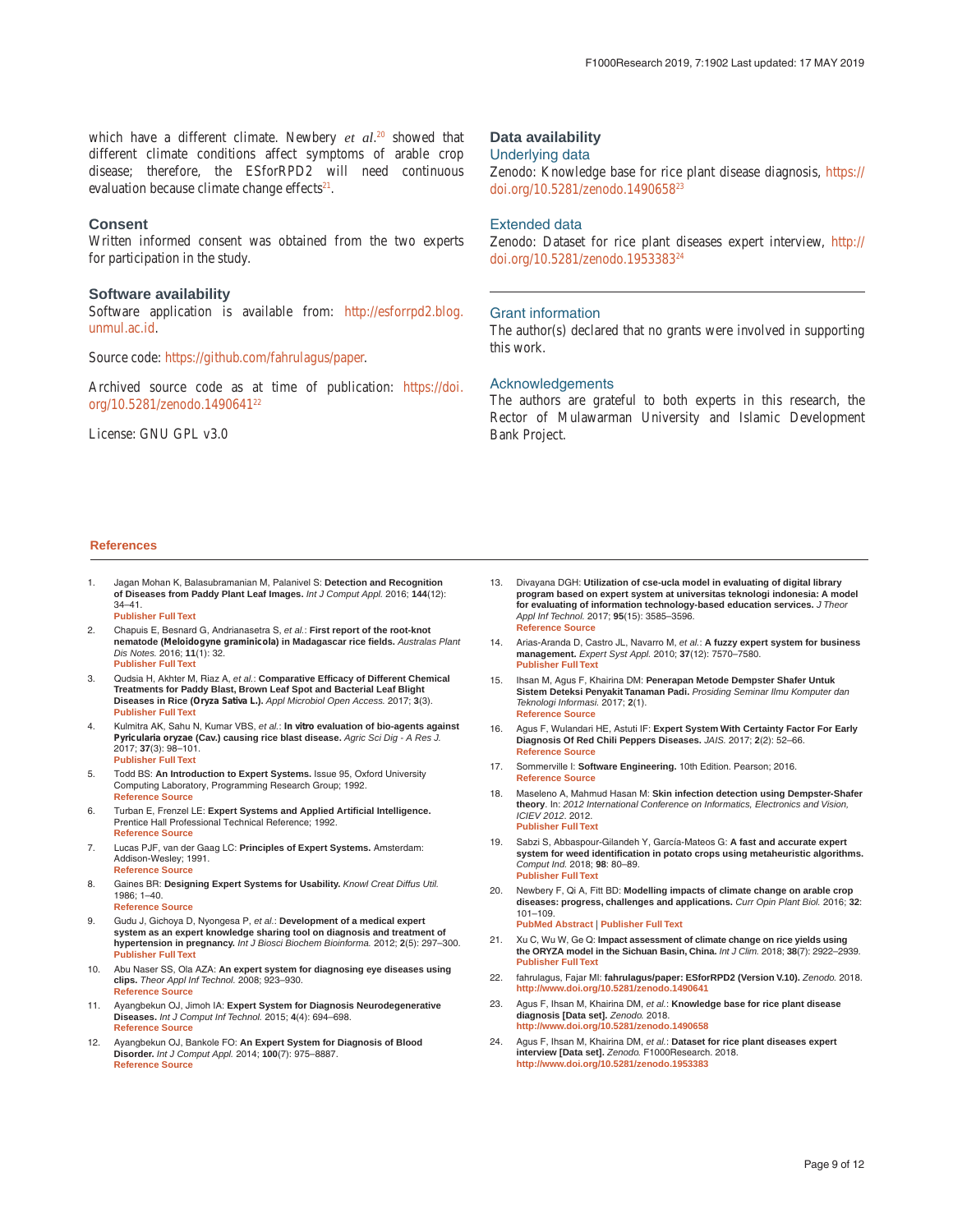## **Open Peer Review**

### **Current Peer Review Status:**

**Version 2**

Reviewer Report 01 March 2019

<https://doi.org/10.5256/f1000research.19990.r44749>

**© 2019 Fang Y.** This is an open access peer review report distributed under the terms of the [Creative Commons](https://creativecommons.org/licenses/by/4.0/) [Attribution Licence](https://creativecommons.org/licenses/by/4.0/), which permits unrestricted use, distribution, and reproduction in any medium, provided the original work is properly cited.



**Yi Fang**

Nano Electrochemistry Laboratory, College of Engineering, University of Georgia, Athens, GA, USA

After the language revision and then using the correct terminologies, I agree that the manuscript should be indexed.

*Competing Interests:* No competing interests were disclosed.

*Reviewer Expertise:* electrochemistry, plant diseases, biosensors, sensor

**I have read this submission. I believe that I have an appropriate level of expertise to confirm that it is of an acceptable scientific standard.**

#### **Version 1**

Reviewer Report 24 January 2019

<https://doi.org/10.5256/f1000research.18205.r43488>

**© 2019 Fang Y.** This is an open access peer review report distributed under the terms of the [Creative Commons](https://creativecommons.org/licenses/by/4.0/) [Attribution Licence](https://creativecommons.org/licenses/by/4.0/), which permits unrestricted use, distribution, and reproduction in any medium, provided the original work is properly cited.



Nano Electrochemistry Laboratory, College of Engineering, University of Georgia, Athens, GA, USA

the author used the word "accuracy" which is not  $\alpha$  scientific term. If  $\alpha$  accuracy is defined as  $\alpha$ 

The author applied Expert System (ES) for rice plant disease and diagnosis; the background information and introduction is sufficient and well organized. The entire manuscript is also presented well. However,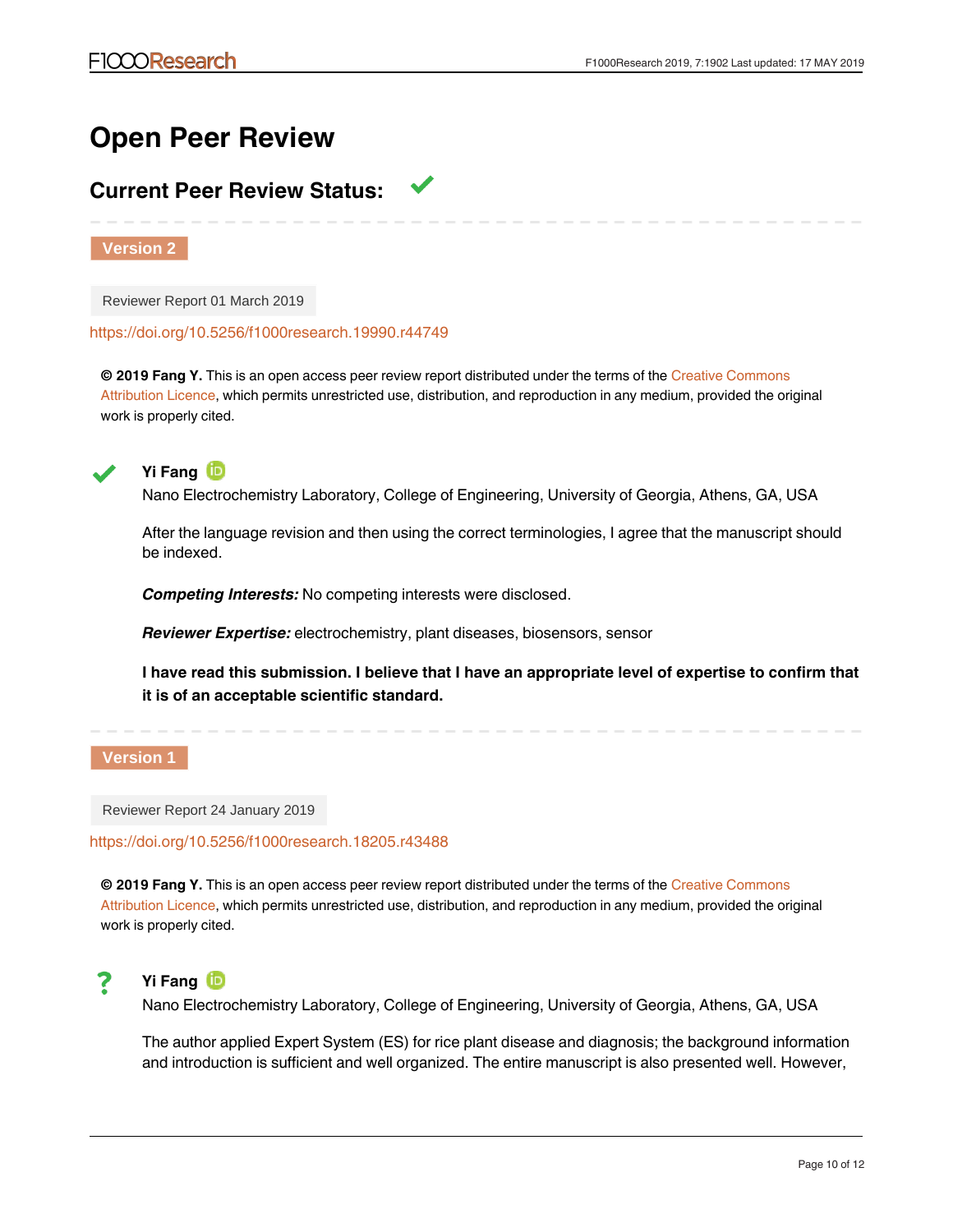the author used the word "accuracy" which is not quite a scientific term. If "accuracy" is defined as sensitivity of the method, how about the specificity of the method? If a method has low specificity, it may not be able to solve the problem from false positive. For other comments, please see below:

- Page 1: Change "is the lack of knowledge of farmers on early symptoms…" to "is that farmers lack of knowledge of early symptoms…".
- Page 1: "accuracy of 87.5%" accuracy is not a scientific terminology, do you refer to sensitivity or specificity?
- Page 3: change "… education, and business, including agriculture, problems" to "…education, business, and agriculture problems."
- Page 3: please change to "Waterfall Paradigm was applied in designing this ES."
- Page 5: "In this case test, the ES gave the accuracy of disease type detection of 91%". Do you refer to sensitivity? Please also try to apply this comment to the other "accuracy" you mentioned in the manuscript.

**Is the rationale for developing the new software tool clearly explained?** Partly

**Is the description of the software tool technically sound?** Yes

**Are sufficient details of the code, methods and analysis (if applicable) provided to allow replication of the software development and its use by others?** Yes

**Is sufficient information provided to allow interpretation of the expected output datasets and any results generated using the tool?** Yes

**Are the conclusions about the tool and its performance adequately supported by the findings presented in the article?**

Yes

*Competing Interests:* No competing interests were disclosed.

*Reviewer Expertise:* electrochemistry, plant diseases, biosensors, sensor

**I have read this submission. I believe that I have an appropriate level of expertise to confirm that it is of an acceptable scientific standard, however I have significant reservations, as outlined above.**

We are with your judgment regarding the term of accuracy. We mean the accuracy is the accuracy is the accuracy is the accuracy is the accuracy is the accuracy is the accuracy is the accuracy is the accuracy is the accurac

Author Response 12 Feb 2019 **Fahrul Agus**, Mulawarman University, Samarinda, Indonesia